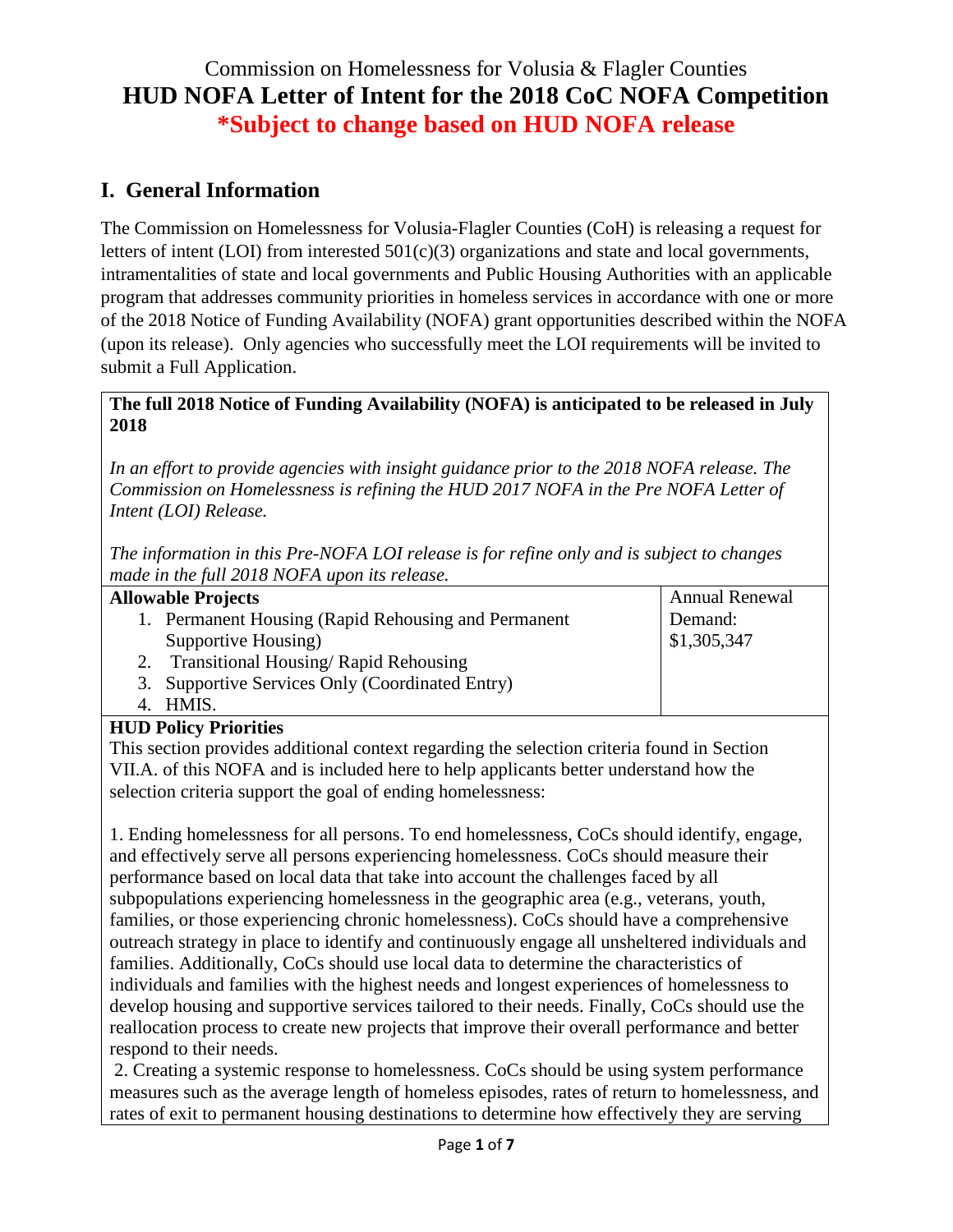people experiencing homelessness. Additionally, CoCs should be using their Coordinated Entry process to promote participant choice, coordinate homeless assistance and mainstream housing and services to ensure people experiencing homelessness receive assistance quickly, and make homelessness assistance open, inclusive, and transparent.

3. Strategically allocating and using resources. Using cost, performance, and outcome data, CoCs should improve how resources are utilized to end homelessness. CoCs should review project quality, performance, and cost effectiveness. HUD also encourages CoCs to maximize the use of mainstream and other community-based resources when serving persons experiencing homelessness. Finally, CoCs should review all projects eligible for renewal in FY 2017 to determine their effectiveness in serving people experiencing homelessness as well as their cost effectiveness.

4. Use a Housing First approach. Housing First prioritizes rapid placement and stabilization in permanent housing and does not have service participation requirements or preconditions. CoC Program funded projects should help individuals and families move quickly into permanent housing, and the CoC should measure and help projects reduce the length of time people experience homelessness. Additionally, CoCs should engage landlords and property owners, remove barriers to entry, and adopt client-centered service methods

The LOI will demonstrate general organizational viability, good financial standing, and alignment with the CoH priority areas. All applications will be reviewed by the CoH's Applications Committee and qualifying organizations will be invited to submit a full proposal for the associated grants.

The CoC Program (24 CFR part 578) is designed to promote a community-wide commitment to the goal of ending homelessness; to provide funding for efforts by nonprofit providers, states, and local governments to quickly re-house homeless individuals, families, persons fleeing domestic violence, and youth while minimizing the trauma and dislocation caused by homelessness; to promote access to and effective utilization of mainstream programs by homeless individuals

| June 6, 2018         | Pre-NOFA Workshop Notice              |
|----------------------|---------------------------------------|
| <b>June 11, 2018</b> | Letter of Intent (LOI) Release        |
| <b>June 20, 2018</b> | Pre NOFA Workshop                     |
| <b>June 25, 2018</b> | LOI Due                               |
| <b>July 2018</b>     | Local Application Released (Pre NOFA) |
| <b>July 2018</b>     | <b>HUD NOFA Release</b>               |
| <b>July 2018</b>     | <b>NOFA Release Notice</b>            |
| <b>July 2018</b>     | <b>E-SNAPS Available</b>              |
| <b>July 2018</b>     | <b>E-SNAPS Notice</b>                 |

# **II. Timeline**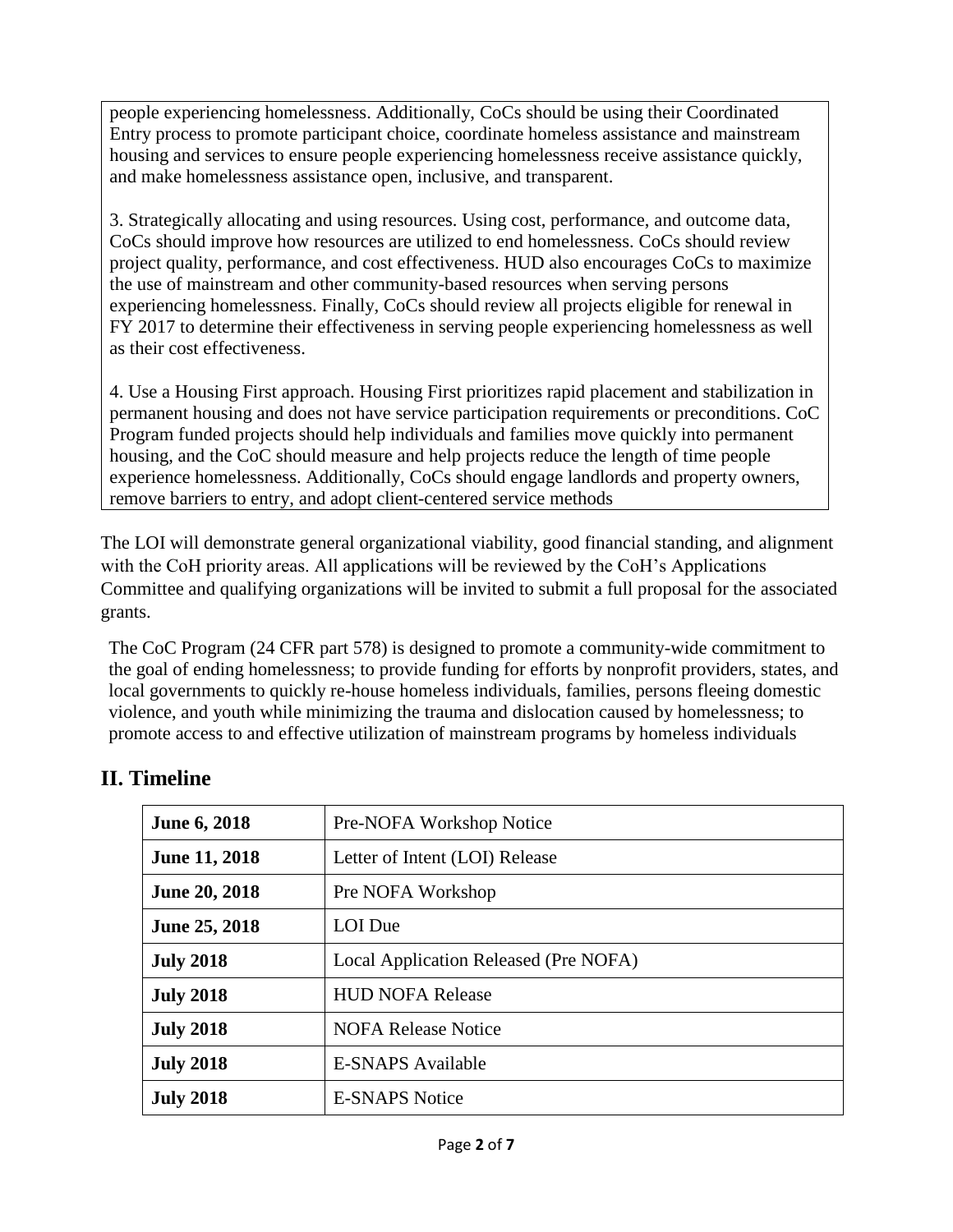| <b>July 2018</b>   | Local CoC Application Available                    |
|--------------------|----------------------------------------------------|
| <b>July 2018</b>   | LOI Reminder and Local Application Notice          |
| <b>July 2018</b>   | Revised Local Application Posted on Website        |
| <b>July 2018</b>   | Mandatory NOFA Workshop (Volusia County)           |
| <b>August 2018</b> | Mandatory NOFA Workshop (Flagler County)           |
| <b>August 2018</b> | Local Application via Community Force Due          |
| <b>August 2018</b> | <b>Application Committee Meeting</b>               |
| September 2018     | <b>Application Committee Meeting</b>               |
| September 2018     | Appeals                                            |
| September 2018     | <b>Collaborative Application Posted on Website</b> |
| September 2018     | NOFA Application due to HUD                        |

## **III. Eligibility Requirements**

To be invited to submit one or more Full Applications, each Organization must submit an LOI that demonstrates competency in five main areas:

- 1. Organization's ability and commitment to address community needs
- 2. Organization's alignment with the CoH priority areas
	- a) Chronic Homelessness
	- b) Unaccompanied Youth
	- c) Families and Children
	- d) Veterans
	- e) Domestic Violence and Victims of Violence
	- f) Homeless Pregnant Females
- 3. Organization's good financial standing
- 4. Organization's sound governance by a Board of Directors

## **A. Organizational Requirements**

At a minimum, each Organization's LOI must demonstrate sufficient organizational capacity to be invited to submit a Full Application. The required capacity will be demonstrated by the Organization's ability to certify or provide the following documentation as applicable to the organization or entity's structure.

1. Official documentation that the Organization is exempt from federal income tax under I.R.S Section 501(c)(3) of the Internal Revenue Code 1986.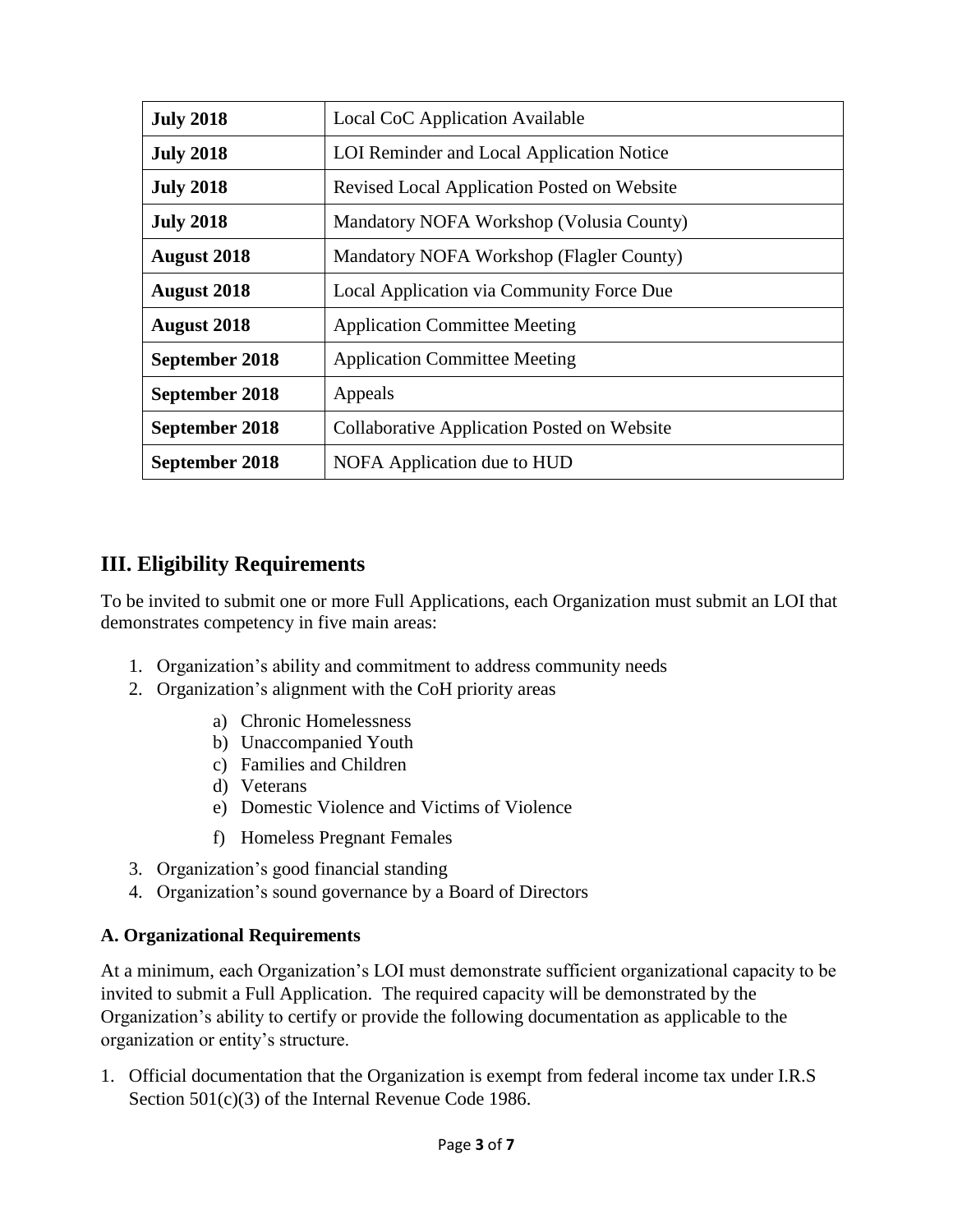- 2. Organization's most recent I.R.S. Form 990
- 3. Certification that Organization has been providing Focus Area services locally (Volusia and Flagler Counties) since January 1, 2015.
- 4. Have an independent governing body who has the authority to decide policy and strategic direction with respect to the agency's programs, administration and finances, in accordance with the Organization's By-Laws, and who shall meet at least four times per year. Paid staff must not be a voting member of the Board. Or, if government, list of elected officers.
- 5. Maintain a non-discrimination policy or plan that does not discriminate on the basis of race, cultural heritage, religion, gender, national origin, age, marital status, sexual orientation, veteran status or status as a qualified disabled or handicapped individual.
- 6. A recent financial report:
	- a) Organizations with operating revenue of \$200,000 or more provide their most recent fiscal year end CERTIFIED AUDIT
	- b) Organizations with operating revenue of \$199,999 or less provide their most recent fiscal year-end FINANCIAL REVIEW by an independent financial auditor
- 7. Complete Summary Agency Budget on required form for current fiscal year

## **B. Programs**

In addition to the Organization meeting the Criteria in Section A., the proposed program for which funding is sought shall meet the following criteria:

- 1. Provide services in either Volusia or Flagler County.
- 2. Program(s) shall be able to demonstrate the ability to provide matching funds in accordance with the 2018 CoC Program HUD NOFA of the requested amount of the application.
- 3. The program(s) shall align with the 2017-22 CoH Strategic Plan Priority Areas.

## **IV. 2018-19 Focus and Project Types**

#### **I. Renewal Projects**

Awards made under the CoC Program, SHP, and Shelter Plus Care (S+C) programs are eligible for renewal for FY 2018 funds if they are currently in operation and have an executed grant agreement that is dated no later than December 31, 2018 and expires in Calendar Year (CY) 2019 (the period from January 1, 2019 through December 31, 2019).

1. HUD will not select renewal projects for an award for FY 2018 funds in the FY 2018 CoC Program Competition unless the project meets one of the following additional eligibility requirements:

a. Any CoC Program, SHP, or S+C grants awarded in a preceding Competition that expire in CY 2019.

## **II. Reallocation to New Projects**

The following types of projects may be created using funds that the CoC has made available through reallocation:

1. CoCs may create new permanent supportive housing projects that meet the requirements of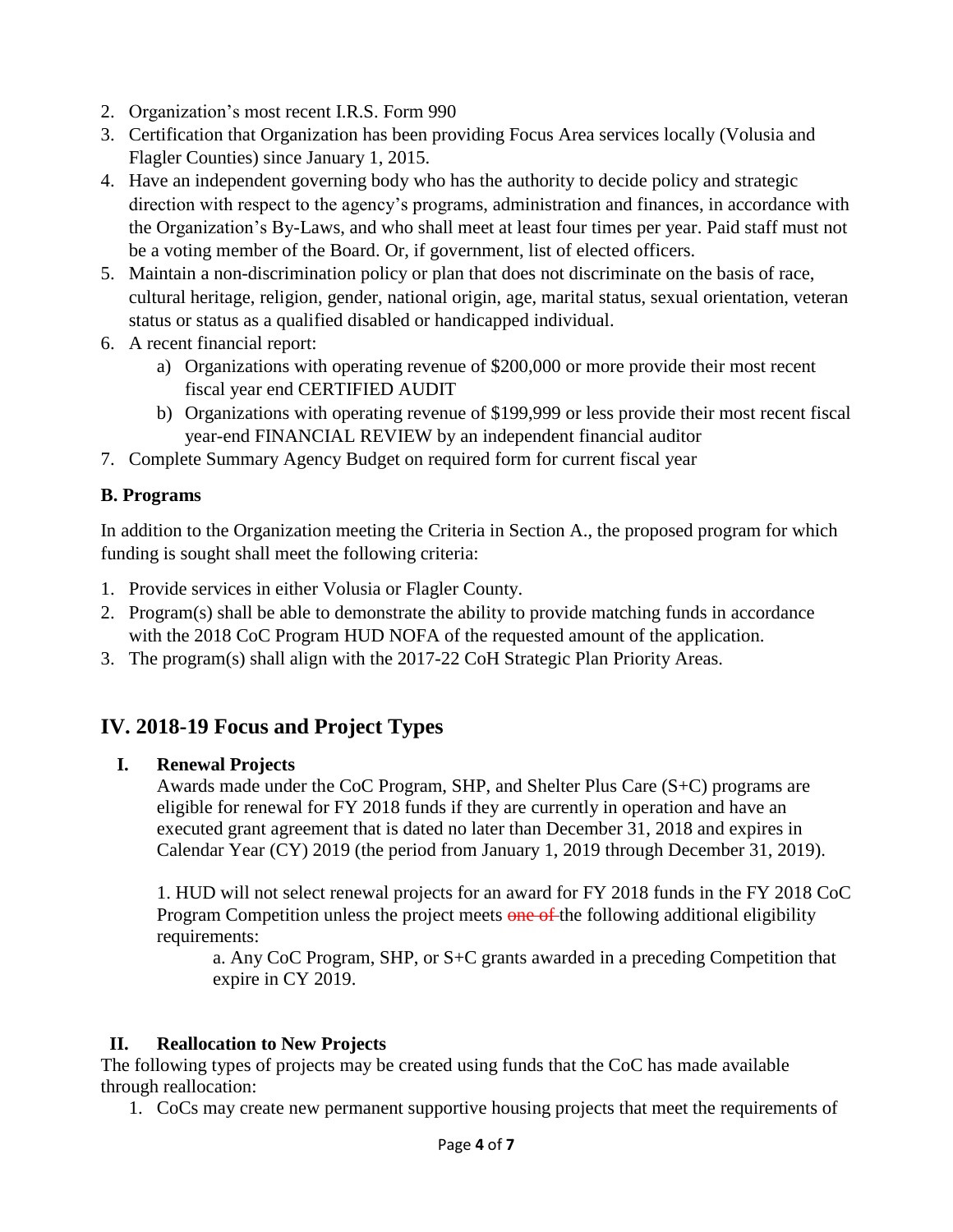DedicatedPLUS as defined in Section III.A.3.d. of this NOFA or new permanent supportive housing projects where 100 percent of the beds are dedicated to chronic homelessness.

- 2. CoCs may create new rapid rehousing projects that will serve homeless individuals and families, including unaccompanied youth, who meet the following criteria:
	- a) residing in a place not meant for human habitation;
	- b) residing in an emergency shelter;
	- c) persons meeting the criteria of paragraph (4) of the definition of homeless, including persons fleeing or attempting to flee domestic violence situations;
	- d) residing in a transitional housing project that was eliminated in the FY 2017 CoC Program Competition;
	- e) residing in transitional housing funded by a Joint TH and PH-RRH component project (see Section III.A.3.h. of this NOFA); or
	- f) receiving services from a VA-funded homeless assistance program and met one of the above criteria at initial intake to the VA's homeless assistance system.
- 3. CoCs may create new Joint TH and PH-RRH component projects as defined in Section III.A.3.h. of this NOFA to better serve homeless individuals and families, including individuals or families fleeing or attempting to flee domestic violence.
- 4. CoCs may create a new dedicated Homeless Management Information System (HMIS) project for the costs at 24 CFR 578.37(a)(2) that can only be carried out 11 of 65 by the HMIS Lead, which is the recipient or subrecipient of an HMIS grant, and that is listed on the HMIS Lead form in the CoC Applicant Profile in e-snaps.
- 5. CoC's may create a new supportive services only project to develop or operate a new centralized or coordinated assessment system.

#### **III. New Projects through Bonus**

CoCs may create new projects through the permanent housing bonus up to 6 percent of the CoC's Final Pro Rata Need (FPRN) for the following types of new projects:

- 1. CoCs may create new permanent supportive housing projects that meet the requirements of DedicatedPLUS as defined in Section III.A.3.d. of this NOFA or new permanent supportive housing projects where 100 percent of the beds are dedicated to chronic homelessness.
- 2. CoCs may create new rapid rehousing projects that will serve homeless individuals and families, including unaccompanied youth, who meet the following criteria:
	- a) residing in a place not meant for human habitation;
	- b) residing in an emergency shelter;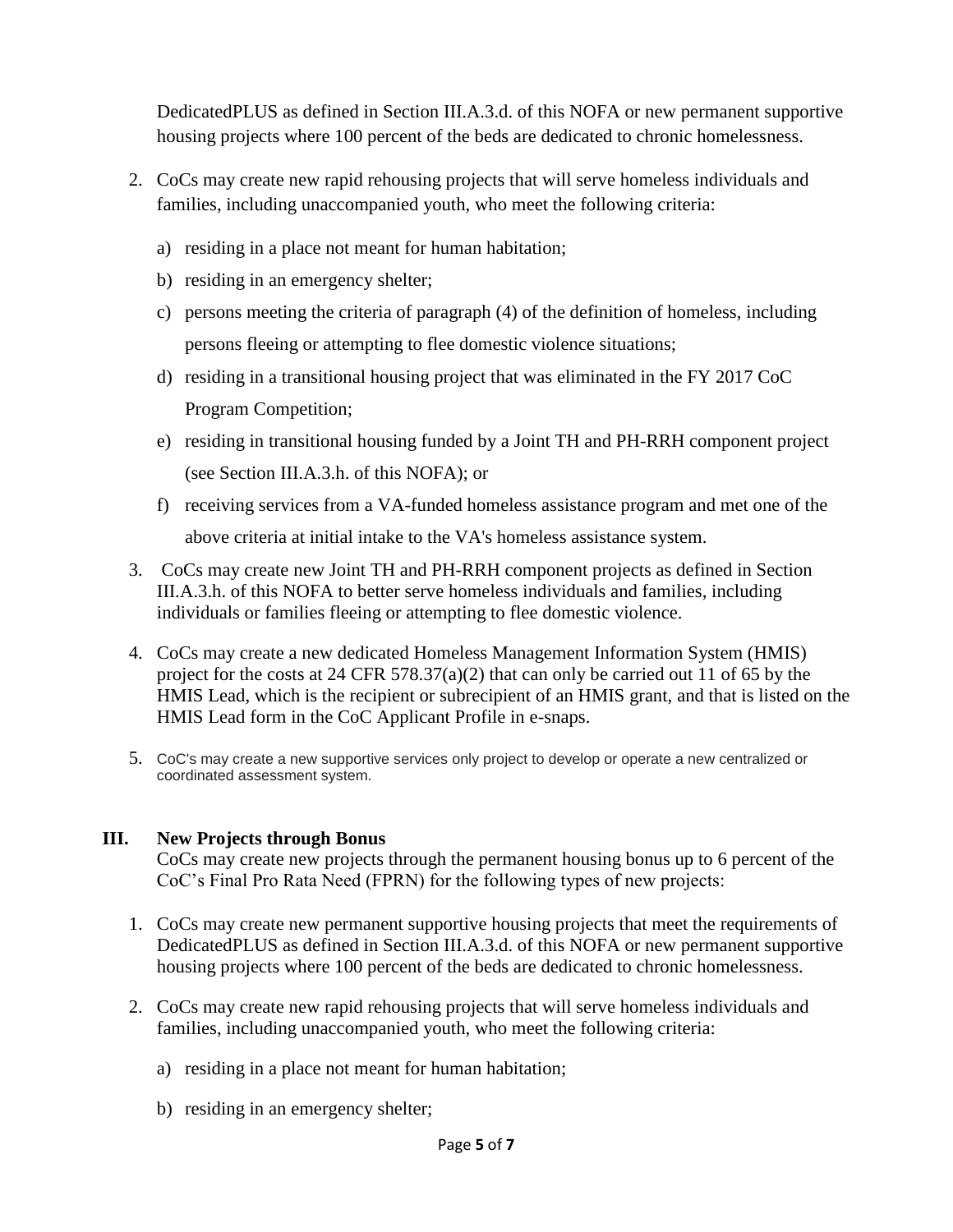- c) persons meeting the criteria of paragraph (4) of the definition of homeless, including persons fleeing or attempting to flee domestic violence situations;
- d) residing in a transitional housing project that was eliminated in the FY 2017 CoC Program Competition;
- e) residing in transitional housing funded by a Joint TH and PH-RRH component project (see Section III.A.3.h. of this NOFA); or
- f) receiving services from a VA-funded homeless assistance program and met one of the above criteria at initial intake to the VA's homeless assistance system.
- 3. CoCs may create new Joint TH and PH-RRH component projects as defined in Section III.A.3.h. of this NOFA to better serve homeless individuals and families, including individuals or families fleeing or attempting to flee domestic violence.
- 4. Because new Joint TH and PH-RRH projects and permanent housing projects (permanent supportive housing and rapid rehousing) may be created through either reallocation or the permanent housing bonus, HUD may reclassify these projects that a project applicant or a CoC has classified as reallocation or permanent housing bonus if the project would be ineligible for funding because the CoC exceeded either its reallocation or permanent housing bonus amount. New Joint TH and PH-RRH component projects and permanent housing projects will be evaluated using the same criteria regardless of whether 12 of 65 the CoC has identified them as bonus or reallocation projects.
- 5. New in the FY 2017 and should be available in 2018 CoC Program Competition, HUD will allow project applicants to apply for a new expansion project under the reallocation process or permanent housing bonus in order to expand existing eligible renewal projects that will increase the number of units in the project, or allow the recipient to serve additional persons. Project applicants that intend to submit a new reallocation or permanent housing bonus project for the purposes of expanding an eligible renewal project must:
	- a) provide the eligible renewal grant number that the project applicant requests to expand on the new project application;
	- b) indicate how the new project application will expand units, beds, services, persons served, or in the case of HMIS projects, how the current HMIS grant activities will be expanded for the CoC's geographic area; and
	- c) ensure the funding request for the new expansion project is within the funding parameters allowed under the reallocation process or permanent housing bonus.

The new expansion project application will be reviewed using the procedures and selection criteria established in Section V.G.2.c. of this NOFA. If the new expansion project exceeds the amount of funding available under the reallocation process or permanent housing bonus amount, HUD will reduce the funding request to the available amount, which could affect the activities of the new expansion project. If both the new expansion project and the renewal it expands are conditionally selected for funding, one grant agreement incorporating